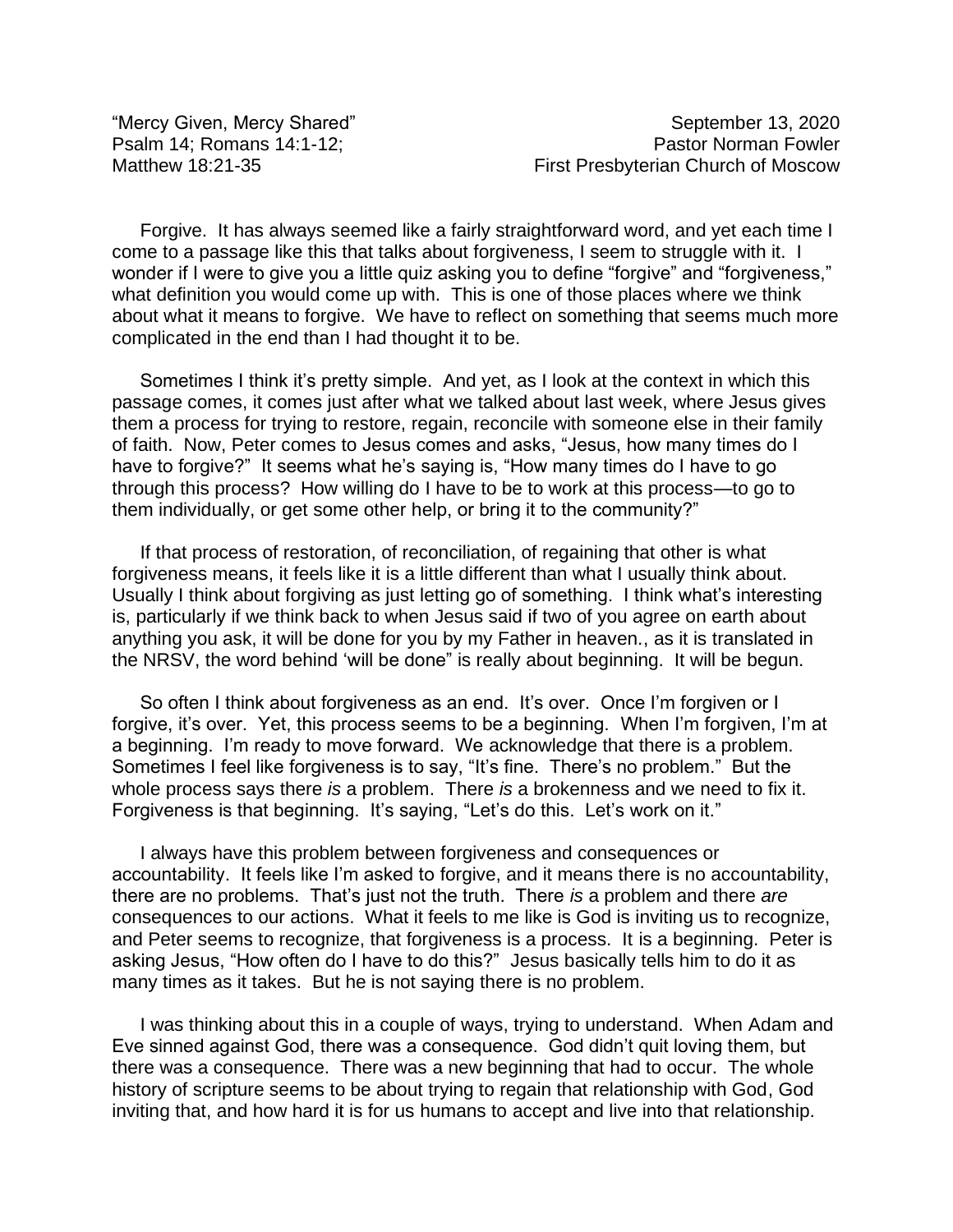I was thinking about how there are consequences to our actions. It is probable that all this smoke we are experiencing, the fires up and down the West Coast of the United States, the people displaced, the property damaged or lost, the lives lost, is a result of the way we have been living. It's a result of climate change. If that's the truth, and it seems that is what is going on, then we are experiencing the consequences of the way we have been living. We can't just go to God and say, "We're sorry. We didn't mean to do that." and expect those consequences to just go away. I don't think that's the way it works. I think what would happen is we can say, "God, we're sorry," and God would say, "Great! We have a place to begin."

I even think about it as Jesus going to the cross for our sin, and what happens there is that God says, "Yes, I'm ready to forgive. You can enter into new life." It's a beginning. It's not an ending. It's not a free pass. It's an invitation to somewhere new, and a beginning.

Jesus is saying that is, in some ways, the ministry he is inviting us to. He is inviting us to continue the process of trying to get those beginnings going, and then inviting us to follow him and live out that new life, to live into the changes he would bring to us and to guide us.

So perhaps that's enough to convince us that there is a sense that we are invited into a new beginning. We are told and we recognize that it is something that we do over and over again. But then he goes on to tell this parable. Sometimes I wish this parable weren't there because it would be a lot easier with out it. I would still be living with that sense that I could just say, "Thank you for the forgiveness." But Jesus goes on to say that the kingdom of God can be compared to this earthly king who forgives, and we see this discussion about mercy. He's not saying that the kingdom of God is exactly like this kingdom, but he is saying you can look to an earthly kingdom and see something about mercy that we can recognize. Even in an earthly kingdom when mercy is given, people expect that mercy is going to be shared. If somebody just takes and takes and doesn't give, there is something wrong.

As I was driving in this morning, maybe it was something about all the smoke in the air, but for some reason I began to think back over my life. Particularly I was thinking about those times when I felt like I had sinned. I realized how many times it felt like I had received something and then refused to give anything. I had taken but not given back. When this earthly king gives, there is an expectation that that mercy will be given back. Somehow we can't receive the fullness of grace unless what is given us is shared.

So, there are two things that I want to make sure to note. One is that in this mercy that is given, in the process that is shown, there has to be a response. Sometimes I have been so taken with forgiveness as something that is simply given, and yet the process that Jesus gives us, this parable that Jesus gives us, shows us that there is more to it. In Luke 17:3, Jesus is talking about forgiveness, but he says it must come with repentance. There has to be an action in response. You see, Jesus came to forgive our sins, and in doing so invites us into a relationship with God and into new life.